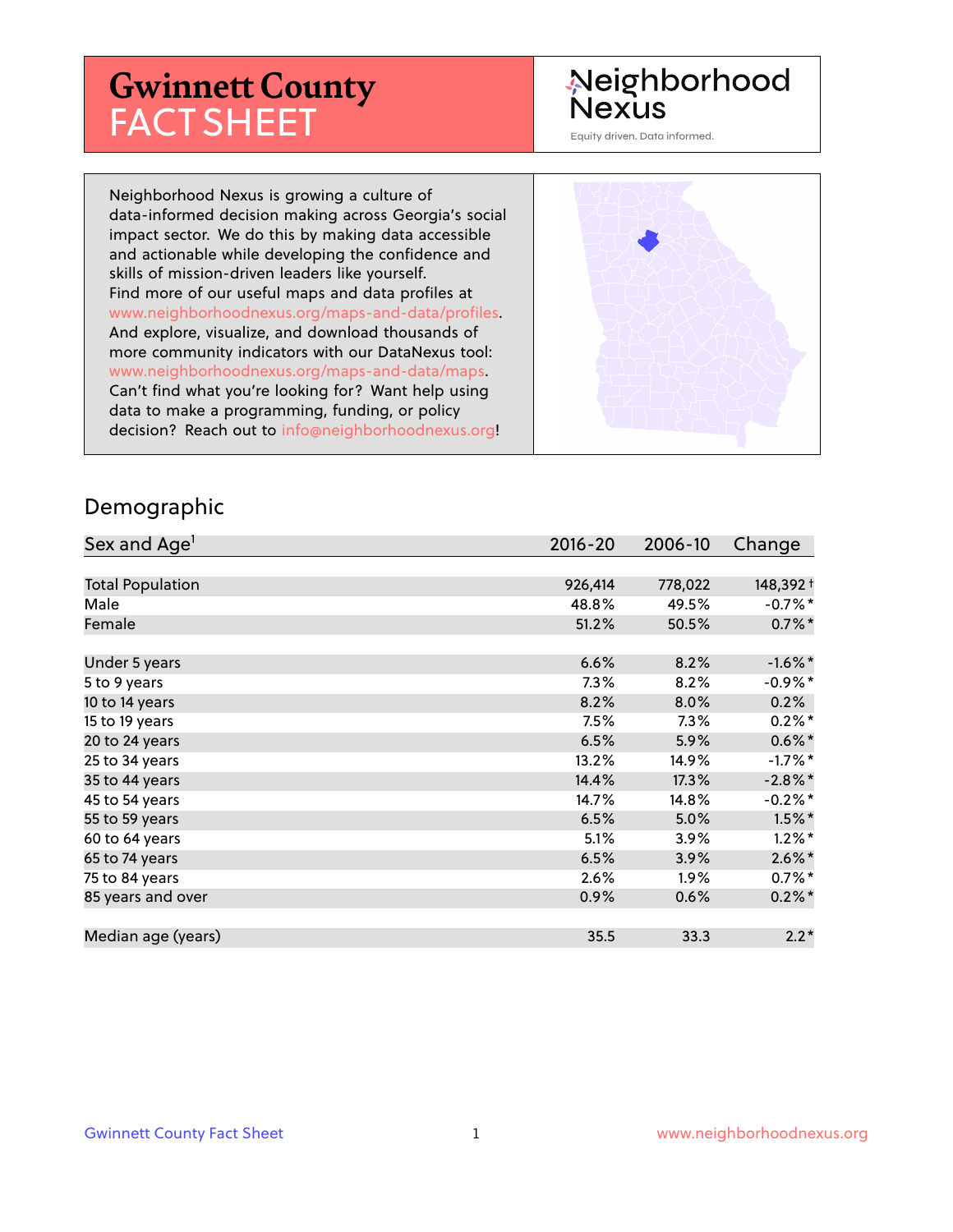# Demographic, continued...

| Race <sup>2</sup>                                            | $2016 - 20$ | 2006-10 | Change      |
|--------------------------------------------------------------|-------------|---------|-------------|
| <b>Total population</b>                                      | 926,414     | 778,022 | 148,392 +   |
| One race                                                     | 94.6%       | 97.9%   | $-3.3\%$ *  |
| White                                                        | 45.4%       | 55.4%   | $-10.1\%$ * |
| <b>Black or African American</b>                             | 28.1%       | 22.2%   | 5.9%*       |
| American Indian and Alaska Native                            | 0.4%        | 0.3%    | $0.1\%$ *   |
| Asian                                                        | 12.1%       | 10.4%   | $1.7\%$ *   |
| Native Hawaiian and Other Pacific Islander                   | 0.0%        | 0.1%    | $-0.0%$     |
| Some other race                                              | 8.6%        | 9.5%    | $-1.0\%$ *  |
| Two or more races                                            | 5.4%        | 2.1%    | $3.3\%$ *   |
| Race alone or in combination with other race(s) <sup>3</sup> | $2016 - 20$ | 2006-10 | Change      |
| Total population                                             | 926,414     | 778,022 | 148,392 +   |
| White                                                        | 49.8%       | 57.1%   | $-7.3\%$ *  |
| <b>Black or African American</b>                             | 30.2%       | 23.3%   | $6.9\%$ *   |
| American Indian and Alaska Native                            | 1.0%        | 0.7%    | $0.4\%$ *   |
| Asian                                                        | 13.3%       | 11.0%   | $2.3\%$ *   |
| Native Hawaiian and Other Pacific Islander                   | 0.2%        | 0.1%    | $0.1\%$ *   |
| Some other race                                              | 11.2%       | 10.1%   | $1.1\%$ *   |
| Hispanic or Latino and Race <sup>4</sup>                     | $2016 - 20$ | 2006-10 | Change      |
| <b>Total population</b>                                      | 926,414     | 778,022 | 148,392 +   |
| Hispanic or Latino (of any race)                             | 21.2%       | 18.9%   | $2.3%$ +    |
| Not Hispanic or Latino                                       | 78.8%       | 81.1%   | $-2.3%$ +   |
| White alone                                                  | 36.1%       | 46.8%   | $-10.7%$ *  |
| Black or African American alone                              | 27.3%       | 21.8%   | 5.5%*       |
| American Indian and Alaska Native alone                      | 0.1%        | 0.2%    | $-0.1\%$ *  |
| Asian alone                                                  | 12.1%       | 10.4%   | $1.8\%$ *   |
| Native Hawaiian and Other Pacific Islander alone             | 0.0%        | 0.1%    | $-0.0\%$ *  |
| Some other race alone                                        | 0.4%        | 0.3%    | $0.1\%$ *   |
| Two or more races                                            | 2.7%        | 1.5%    | $1.2\%$ *   |
| U.S. Citizenship Status <sup>5</sup>                         | $2016 - 20$ | 2006-10 | Change      |
| Foreign-born population                                      | 234,113     | 198,622 | 35,491*     |
| Naturalized U.S. citizen                                     | 46.8%       | 35.6%   | $11.3\%$ *  |
| Not a U.S. citizen                                           | 53.2%       | 64.4%   | $-11.3\%$ * |
| Citizen, Voting Age Population <sup>6</sup>                  | $2016 - 20$ | 2006-10 | Change      |
|                                                              |             |         |             |
| Citizen, 18 and over population                              | 562,371     | 438,881 | 123,490*    |
| Male                                                         | 47.4%       | 47.7%   | $-0.3%$     |
| Female                                                       | 52.6%       | 52.3%   | 0.3%        |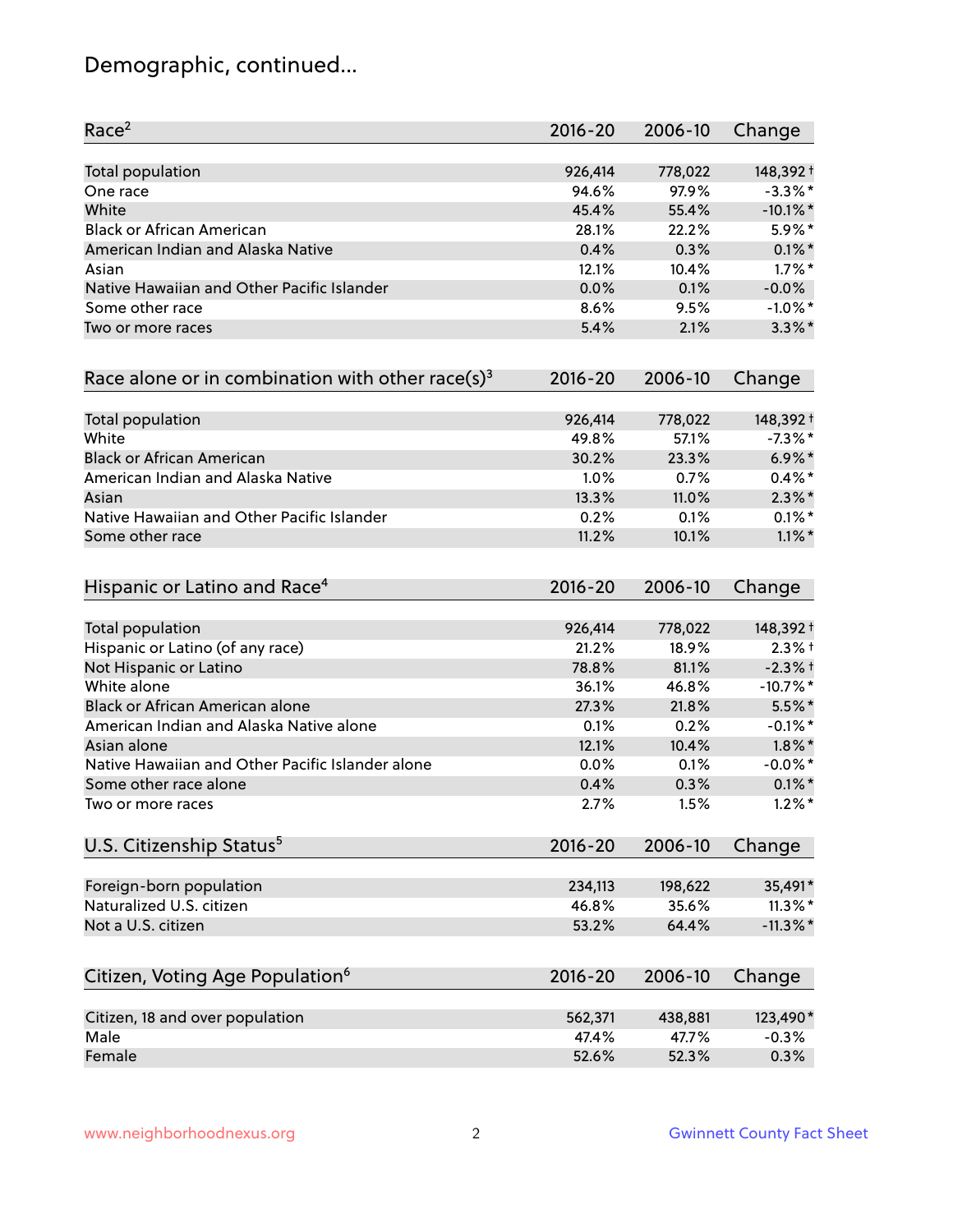#### Economic

| Income <sup>7</sup>                                 | $2016 - 20$ | 2006-10 | Change     |
|-----------------------------------------------------|-------------|---------|------------|
|                                                     |             |         |            |
| All households                                      | 299,683     | 260,375 | 39,308*    |
| Less than \$10,000                                  | 3.9%        | 4.0%    | $-0.0%$    |
| \$10,000 to \$14,999                                | 2.7%        | 3.2%    | $-0.5%$ *  |
| \$15,000 to \$24,999                                | 6.2%        | 7.8%    | $-1.6\%$ * |
| \$25,000 to \$34,999                                | 8.0%        | 9.5%    | $-1.5%$ *  |
| \$35,000 to \$49,999                                | 12.0%       | 14.1%   | $-2.1\%$ * |
| \$50,000 to \$74,999                                | 18.5%       | 20.2%   | $-1.7%$ *  |
| \$75,000 to \$99,999                                | 14.1%       | 15.1%   | $-1.0\%$ * |
| \$100,000 to \$149,999                              | 18.2%       | 15.8%   | $2.3\%$ *  |
| \$150,000 to \$199,999                              | 8.5%        | 6.0%    | $2.5%$ *   |
| \$200,000 or more                                   | 7.8%        | 4.1%    | $3.7\%$ *  |
| Median household income (dollars)                   | 72,787      | 63,219  | 9,568*     |
| Mean household income (dollars)                     | 94,951      | 78,399  | 16,552*    |
| With earnings                                       | 87.5%       | 90.8%   | $-3.3\%$ * |
| Mean earnings (dollars)                             | 94,402      | 77,295  | 17,106*    |
| <b>With Social Security</b>                         | 21.3%       | 14.8%   | $6.5%$ *   |
| Mean Social Security income (dollars)               | 19,967      | 15,918  | 4,049*     |
| With retirement income                              | 14.8%       | 11.0%   | $3.8\%$ *  |
| Mean retirement income (dollars)                    | 29,570      | 22,651  | $6,919*$   |
| With Supplemental Security Income                   | 3.1%        | 1.8%    | $1.2\%$ *  |
| Mean Supplemental Security Income (dollars)         | 9,758       | 7,696   | $2,063*$   |
| With cash public assistance income                  | 1.4%        | 0.9%    | $0.5%$ *   |
| Mean cash public assistance income (dollars)        | 3,057       | 3,463   | $-406$     |
| With Food Stamp/SNAP benefits in the past 12 months | 6.7%        | 5.4%    | $1.3\%$ *  |
|                                                     |             |         |            |
| Families                                            | 225,267     | 196,717 | 28,550*    |
| Less than \$10,000                                  | 2.6%        | 3.5%    | $-0.9\%$ * |
| \$10,000 to \$14,999                                | 1.9%        | 2.5%    | $-0.6\%$ * |
| \$15,000 to \$24,999                                | 5.3%        | 6.7%    | $-1.4\%$ * |
| \$25,000 to \$34,999                                | 6.8%        | 8.2%    | $-1.4\%$ * |
| \$35,000 to \$49,999                                | 10.6%       | 12.6%   | $-2.0\%$ * |
| \$50,000 to \$74,999                                | 18.0%       | 19.5%   | $-1.5%$ *  |
| \$75,000 to \$99,999                                | 14.8%       | 16.1%   | $-1.4\%$ * |
| \$100,000 to \$149,999                              | 20.4%       | 18.3%   | $2.1\%$ *  |
| \$150,000 to \$199,999                              | 10.2%       | 7.4%    | $2.8\%$ *  |
| \$200,000 or more                                   | 9.3%        | 5.0%    | 4.3%*      |
| Median family income (dollars)                      | 82,919      | 70,767  | $12,152*$  |
| Mean family income (dollars)                        | 104,510     | 85,780  | 18,731*    |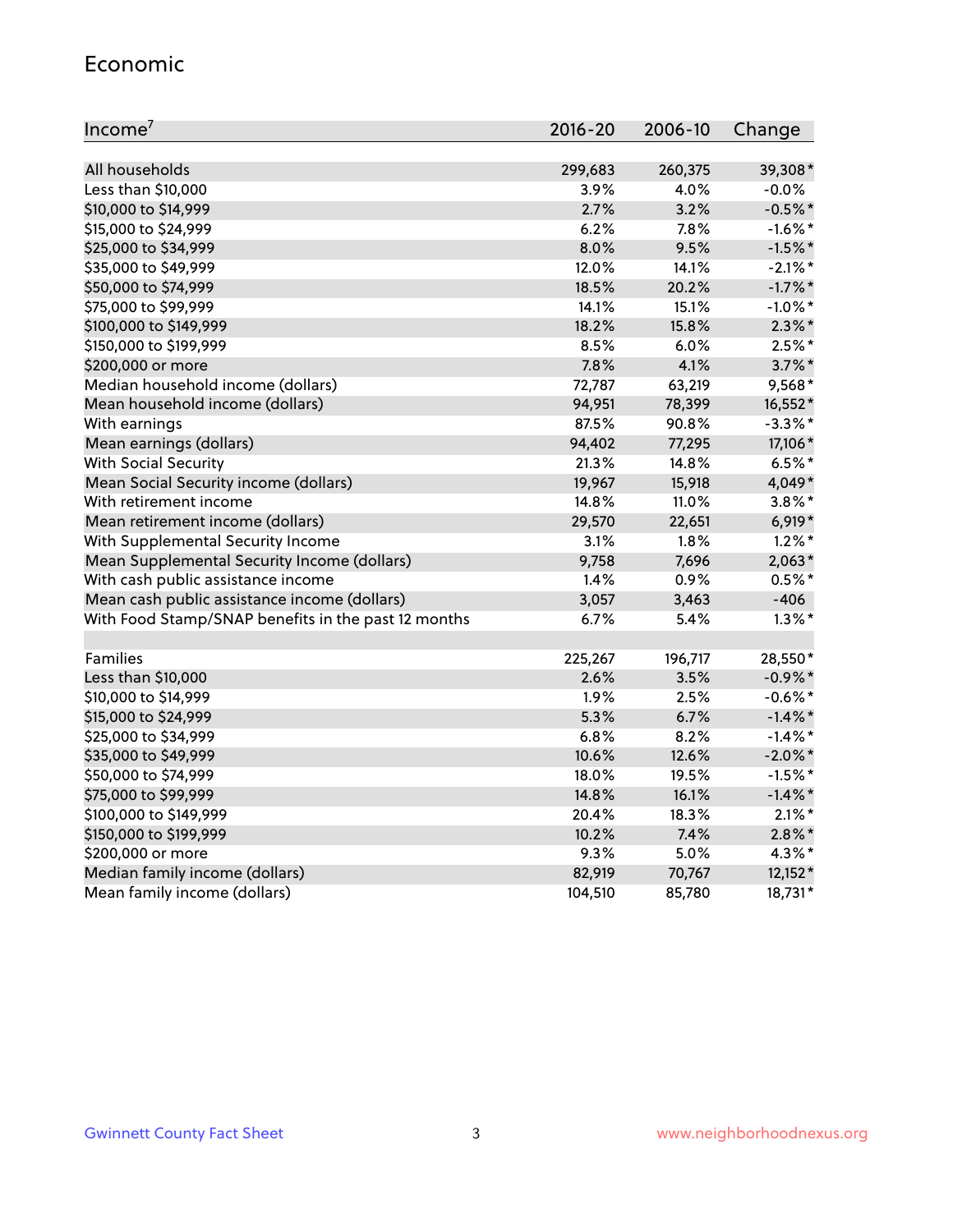### Economic, continued...

| Income, continued <sup>8</sup>                                        | $2016 - 20$ | 2006-10      | Change      |
|-----------------------------------------------------------------------|-------------|--------------|-------------|
|                                                                       |             |              |             |
| Nonfamily households                                                  | 74,416      | 63,658       | 10,758*     |
| Median nonfamily income (dollars)                                     | 44,859      | 42,812       | 2,047*      |
| Mean nonfamily income (dollars)                                       | 59,768      | 51,082       | 8,687*      |
| Median earnings for workers (dollars)                                 | 37,242      | 32,030       | $5,212*$    |
| Median earnings for male full-time, year-round workers<br>(dollars)   | 51,270      | 48,671       | 2,599*      |
| Median earnings for female full-time, year-round workers<br>(dollars) | 44,938      | 39,540       | 5,398*      |
| Per capita income (dollars)                                           | 31,935      | 26,901       | $5,034*$    |
|                                                                       |             |              |             |
| Families and People Below Poverty Level <sup>9</sup>                  | $2016 - 20$ | 2006-10      | Change      |
| <b>All families</b>                                                   | 8.4%        | 8.7%         | $-0.2%$     |
| With related children under 18 years                                  | 11.6%       | 12.3%        | $-0.7%$     |
|                                                                       | 9.7%        | 14.3%        | $-4.7%$ *   |
| With related children under 5 years only                              | 5.7%        |              |             |
| Married couple families                                               | 7.6%        | 5.1%<br>6.9% | $0.6\%$ *   |
| With related children under 18 years                                  |             |              | 0.7%        |
| With related children under 5 years only                              | 5.9%        | 9.2%         | $-3.4\%$ *  |
| Families with female householder, no husband present                  | 19.7%       | 22.9%        | $-3.2\%$ *  |
| With related children under 18 years                                  | 25.5%       | 28.6%        | $-3.1\%$ *  |
| With related children under 5 years only                              | 27.1%       | 41.4%        | $-14.3\%$ * |
| All people                                                            | 10.5%       | 11.0%        | $-0.5%$     |
| Under 18 years                                                        | 14.4%       | 15.1%        | $-0.7%$     |
| Related children under 18 years                                       | 14.2%       | 14.8%        | $-0.6%$     |
| Related children under 5 years                                        | 13.9%       | 18.5%        | $-4.6\%$ *  |
| Related children 5 to 17 years                                        | 14.3%       | 13.4%        | 0.9%        |
| 18 years and over                                                     | 9.1%        | 9.3%         | $-0.2%$     |
| 18 to 64 years                                                        | 9.2%        | 9.5%         | $-0.3%$     |
| 65 years and over                                                     | 8.6%        | 8.1%         | 0.5%        |
| People in families                                                    | 9.3%        | 9.9%         | $-0.6%$     |
| Unrelated individuals 15 years and over                               | 19.4%       | 18.6%        | 0.8%        |
|                                                                       |             |              |             |
| Non-Hispanic white people                                             | 5.9%        | 5.2%         | $0.7\%$ *   |
| Black or African-American people                                      | 10.6%       | 11.7%        | $-1.1%$     |
| Asian people                                                          | 10.7%       | 8.6%         | $2.1\%$ *   |
| Hispanic or Latino people                                             | 18.2%       | 26.4%        | $-8.2\%$ *  |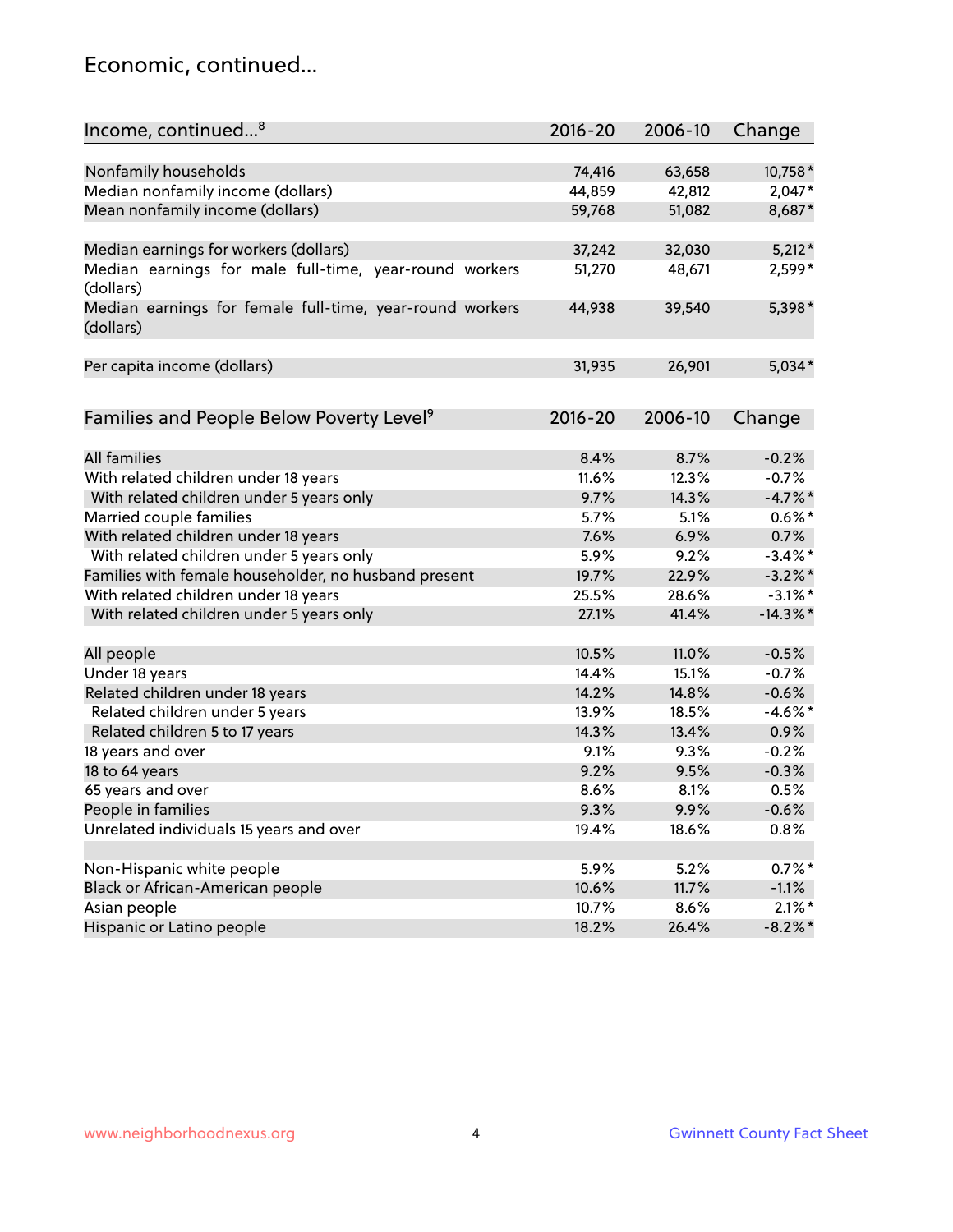# Employment

| Employment Status <sup>10</sup>                                                               | 2010        | 2020    | Change     |
|-----------------------------------------------------------------------------------------------|-------------|---------|------------|
| In Labor Force                                                                                | 481,453     | 418,368 | 418,368    |
| Unemployment Rate                                                                             | 6.3%        | 9.2%    | $-2.9%$    |
| Industry <sup>11</sup>                                                                        | $2016 - 20$ | 2006-10 | Change     |
| Civilian employed population 16 years and over                                                | 464,715     | 385,981 | 78,734*    |
| Agriculture, forestry, fishing and hunting, and mining                                        | 0.2%        | 0.2%    | 0.0%       |
| Construction                                                                                  | 8.5%        | 10.1%   | $-1.6%$ *  |
| Manufacturing                                                                                 | 9.0%        | 9.1%    | $-0.1%$    |
| Wholesale trade                                                                               | 3.7%        | 4.7%    | $-1.1\%$ * |
| Retail trade                                                                                  | 11.9%       | 13.1%   | $-1.2%$ *  |
| Transportation and warehousing, and utilities                                                 | 5.5%        | 4.3%    | $1.2\%$ *  |
| Information                                                                                   | 2.7%        | 3.8%    | $-1.1\%$ * |
| Finance and insurance, and real estate and rental and leasing                                 | 7.3%        | 8.0%    | $-0.7\%$ * |
| Professional, scientific, and management, and administrative<br>and waste management services | 14.3%       | 13.2%   | $1.1\%$ *  |
| Educational services, and health care and social assistance                                   | 18.7%       | 16.1%   | $2.5\%$ *  |
| Arts, entertainment, and recreation, and accommodation and<br>food services                   | 9.7%        | 8.1%    | $1.5\%$ *  |
| Other services, except public administration                                                  | 5.5%        | 5.8%    | $-0.3%$    |
| <b>Public administration</b>                                                                  | 3.2%        | 3.4%    | $-0.2%$    |
| Occupation <sup>12</sup>                                                                      | $2016 - 20$ | 2006-10 | Change     |
| Civilian employed population 16 years and over                                                | 464,715     | 385,981 | 78,734*    |
| Management, business, science, and arts occupations                                           | 39.3%       | 37.6%   | $1.8\%$ *  |
| Service occupations                                                                           | 16.1%       | 13.9%   | $2.3\%$ *  |
| Sales and office occupations                                                                  | 22.8%       | 27.6%   | $-4.8\%$ * |
| Natural<br>and<br>resources,<br>construction,<br>maintenance<br>occupations                   | 9.5%        | 11.1%   | $-1.6\%$ * |
| Production, transportation, and material moving occupations                                   | 12.2%       | 9.9%    | $2.3\%$ *  |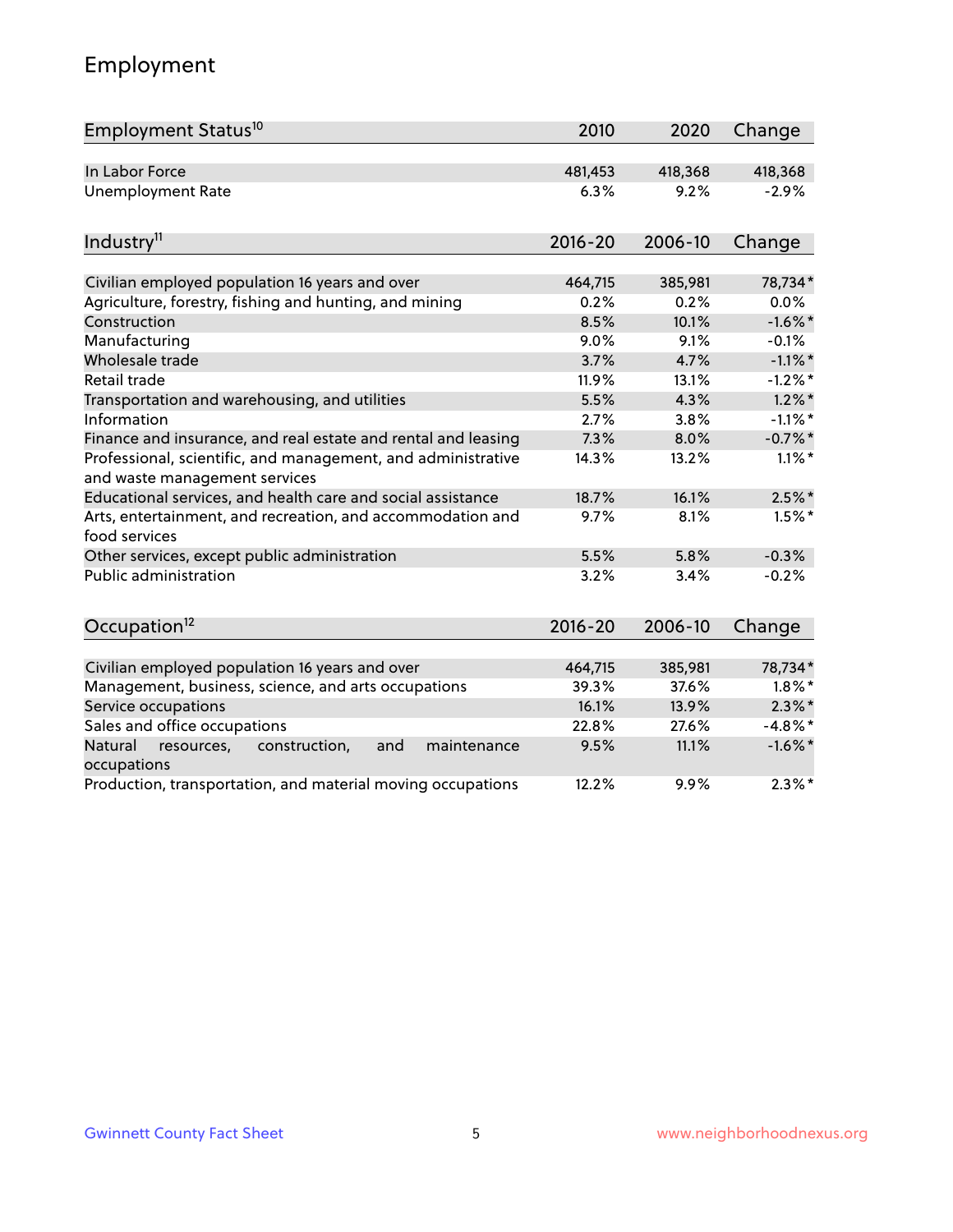# Employment, continued...

| Class of Worker <sup>13</sup>                          | $2016 - 20$ | 2006-10 | Change   |
|--------------------------------------------------------|-------------|---------|----------|
| Civilian employed population 16 years and over         | 464,715     | 385,981 | 78,734*  |
| Private wage and salary workers                        | 82.9%       | 83.3%   | $-0.4%$  |
| Government workers                                     | 11.0%       | 10.6%   | 0.5%     |
| Self-employed in own not incorporated business workers | 5.8%        | 5.9%    | $-0.1%$  |
| <b>Unpaid family workers</b>                           | 0.3%        | 0.2%    | 0.1%     |
| Job Flows <sup>14</sup>                                | 2019        | 2010    | Change   |
|                                                        |             |         |          |
| Total Jobs in county                                   | 376,332     | 297,413 | 78,919   |
| Held by residents of county                            | 41.7%       | 41.8%   | $-0.2%$  |
| Held by non-residents of county                        | 58.3%       | 58.2%   | 0.2%     |
| Jobs by Industry Sector <sup>15</sup>                  | 2019        | 2010    | Change   |
| Total Jobs in county                                   | 376,332     | 297,413 | 78,919   |
| <b>Goods Producing sectors</b>                         | 14.1%       | 12.9%   | 1.2%     |
| Trade, Transportation, and Utilities sectors           | 26.9%       | 26.3%   | 0.6%     |
| All Other Services sectors                             | 59.0%       | 60.8%   | $-1.8%$  |
|                                                        |             |         |          |
| Total Jobs in county held by county residents          | 156,751     | 124,349 | 32,402   |
| <b>Goods Producing sectors</b>                         | 13.6%       | 12.7%   | 0.9%     |
| Trade, Transportation, and Utilities sectors           | 23.6%       | 21.3%   | 2.3%     |
| All Other Services sectors                             | 62.8%       | 66.0%   | $-3.2%$  |
| Jobs by Earnings <sup>16</sup>                         | 2019        | 2010    | Change   |
| Total Jobs in county                                   | 376,332     | 297,413 | 78,919   |
| Jobs with earnings \$1250/month or less                | 22.0%       | 24.0%   | $-2.0%$  |
| Jobs with earnings \$1251/month to \$3333/month        | 31.9%       | 37.7%   | $-5.8%$  |
|                                                        |             |         |          |
| Jobs with earnings greater than \$3333/month           | 46.1%       | 38.3%   | 7.8%     |
| Total Jobs in county held by county residents          | 156,751     | 124,349 | 32,402   |
| Jobs with earnings \$1250/month or less                | 22.8%       | 23.7%   | $-0.9%$  |
| Jobs with earnings \$1251/month to \$3333/month        | 34.5%       | 39.4%   | $-4.9\%$ |
| Jobs with earnings greater than \$3333/month           | 42.8%       | 36.9%   | 5.9%     |
| Jobs by Age of Worker <sup>17</sup>                    | 2019        | 2010    | Change   |
|                                                        |             |         |          |
| Total Jobs in county                                   | 376,332     | 297,413 | 78,919   |
| Jobs with workers age 29 or younger                    | 23.3%       | 22.6%   | 0.7%     |
| Jobs with workers age 30 to 54                         | 55.1%       | 61.6%   | $-6.5%$  |
| Jobs with workers age 55 or older                      | 21.6%       | 15.7%   | 5.9%     |
| Total Jobs in county held by county residents          | 156,751     | 124,349 | 32,402   |
| Jobs with workers age 29 or younger                    | 22.8%       | 20.8%   | 2.0%     |
| Jobs with workers age 30 to 54                         | 54.5%       | 62.7%   | $-8.2%$  |
| Jobs with workers age 55 or older                      | 22.7%       | 16.5%   | 6.2%     |
|                                                        |             |         |          |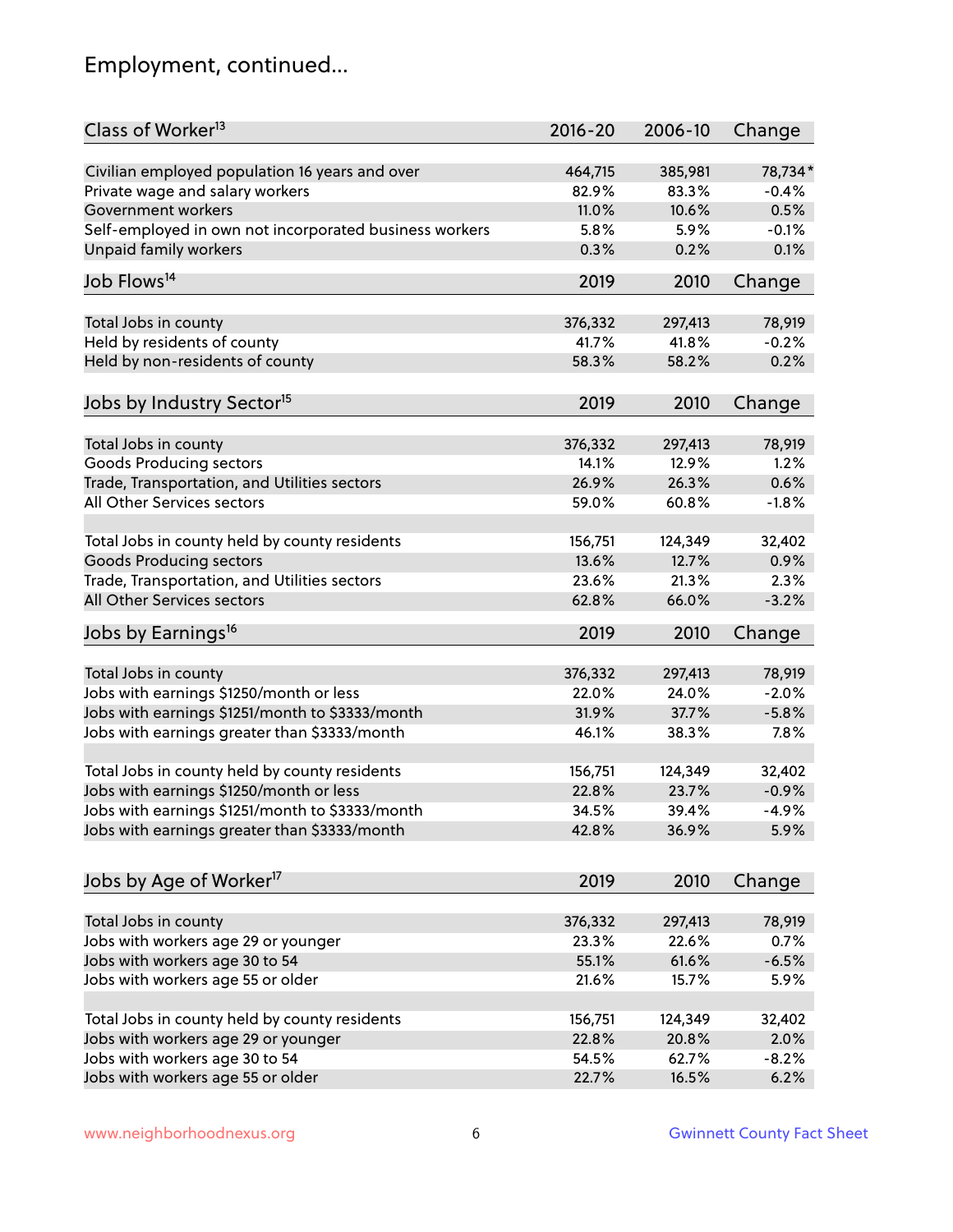#### Education

| Early Learning <sup>18</sup>                        |                |                | 2022         |
|-----------------------------------------------------|----------------|----------------|--------------|
| Licensed Capacity of Early Learning Centers         |                |                | 34,294       |
| Licenced capacity per 1,000 children ages 0-4       |                |                | 574.0        |
| School Enrollment <sup>19</sup>                     | 2022           | 2010           | Change       |
|                                                     |                |                |              |
| <b>Enrolled in Public School</b>                    | 185,340        | 162,373        | 22,967       |
| White                                               | 19.2%          | 33.1%          | $-13.9%$     |
| <b>Black or African-American</b><br>Asian           | 32.0%<br>11.1% | 27.2%<br>10.0% | 4.8%<br>1.1% |
|                                                     |                | 0.5%           | $-0.3%$      |
| Native American<br>Pacific Islander                 | 0.2%<br>0.1%   | 0.1%           | 0.1%         |
| <b>Biracial or Multi-Racial</b>                     | 4.2%           | 3.9%           | 0.3%         |
|                                                     | 33.2%          | 25.2%          | 8.0%         |
| Hispanic or Latino                                  |                |                |              |
| Georgia Milestones: 3rd Grade Reading <sup>20</sup> |                |                | 2019         |
|                                                     |                |                |              |
| <b>Number of Students Tested</b>                    |                |                | 13,170       |
| Proficient or Distinguished                         |                |                | 50.4%        |
| Georgia Milestones: 8th Grade Math <sup>21</sup>    |                |                | 2019         |
| Number of Students Tested                           |                |                | 14,535       |
| Proficient or Distinguished                         |                |                | 51.9%        |
|                                                     |                |                |              |
| Graduation Rates <sup>22</sup>                      | 2021           | 2012           | Change       |
|                                                     |                |                |              |
| Cohort                                              | 14,618         | 12,320         | 2,298        |
| <b>High School Graduation Rate</b>                  | 82.8%          | 71.2%          | 11.6%        |
| Educational Attainment <sup>23</sup>                | $2016 - 20$    | 2006-10        | Change       |
|                                                     |                |                |              |
| Population 25 years and over                        | 591,944        | 484,996        | 106,948*     |
| Less than 9th grade                                 | 6.3%           | 6.5%           | $-0.2%$      |
| 9th to 12th grade, no diploma                       | 5.7%           | 6.2%           | $-0.5%$ *    |
| High school graduate (includes equivalency)         | 22.6%          | 23.4%          | $-0.8\%$ *   |
| Some college, no degree                             | 18.5%          | 20.3%          | $-1.8\%$ *   |
| Associate's degree                                  | 9.5%           | 8.7%           | $0.8\%$ *    |
| Bachelor's degree                                   | 24.3%          | 24.0%          | 0.3%         |
| Graduate or professional degree                     | 13.1%          | 10.9%          | $2.2\%$ *    |
| Percent high school graduate or higher              | 87.9%          | 87.3%          | 0.7%         |
| Percent bachelor's degree or higher                 | 37.4%          | 34.9%          | $2.5\%$ *    |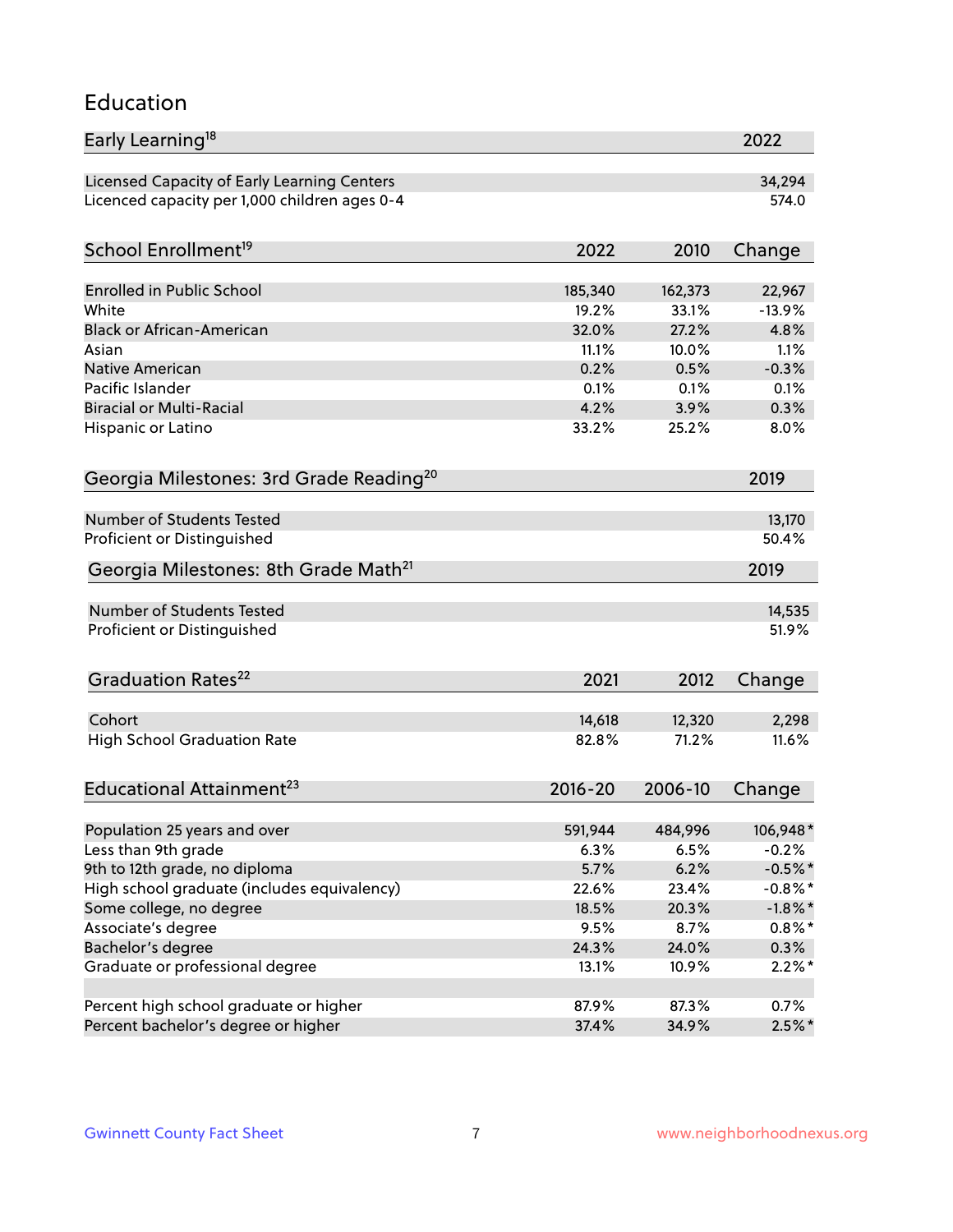### Housing

| Households by Type <sup>24</sup>                     | 2016-20     | 2006-10 | Change     |
|------------------------------------------------------|-------------|---------|------------|
| <b>Total households</b>                              | 299,683     | 260,375 | 39,308*    |
| Family households (families)                         | 75.2%       | 75.6%   | $-0.4%$    |
| With own children under 18 years                     | 37.5%       | 42.1%   | $-4.6\%$ * |
| Married-couple family                                | 56.3%       | 57.2%   | $-0.9%$    |
| With own children of the householder under 18 years  | 27.6%       | 31.0%   | $-3.5%$ *  |
|                                                      | 5.3%        | 5.2%    | 0.1%       |
| Male householder, no wife present, family            |             | 2.4%    |            |
| With own children of the householder under 18 years  | 2.3%        |         | $-0.0%$    |
| Female householder, no husband present, family       | 13.6%       | 13.1%   | 0.4%       |
| With own children of the householder under 18 years  | 7.6%        | 8.7%    | $-1.1\%$ * |
| Nonfamily households                                 | 24.8%       | 24.4%   | $0.4\%$    |
| Householder living alone                             | 20.8%       | 19.7%   | $1.1\%$ *  |
| 65 years and over                                    | 5.7%        | 3.7%    | $2.0\%$ *  |
|                                                      |             |         |            |
| Households with one or more people under 18 years    | 41.4%       | 45.3%   | $-3.9\%$ * |
| Households with one or more people 65 years and over | 21.1%       | 13.4%   | $7.7\%$ *  |
| Average household size                               | 3.07        | 2.97    | $0.10*$    |
| Average family size                                  | 3.58        | 3.42    | $0.16*$    |
|                                                      |             |         |            |
| Housing Occupancy <sup>25</sup>                      | $2016 - 20$ | 2006-10 | Change     |
|                                                      |             |         |            |
| Total housing units                                  | 312,887     | 286,599 | 26,288*    |
| Occupied housing units                               | 95.8%       | 90.8%   | 4.9%*      |
| Vacant housing units                                 | 4.2%        | 9.2%    | $-4.9%$ *  |
| Homeowner vacancy rate                               | 1.0         | 3.0     | $-2.0*$    |
| Rental vacancy rate                                  | 5.4         | 10.9    | $-5.6*$    |
|                                                      |             |         |            |
| Units in Structure <sup>26</sup>                     | 2016-20     | 2006-10 | Change     |
|                                                      |             |         |            |
| Total housing units                                  | 312,887     | 286,599 | 26,288*    |
| 1-unit, detached                                     | 72.3%       | 71.7%   | 0.6%       |
| 1-unit, attached                                     | 6.1%        | 6.1%    | $0.0\%$    |
| 2 units                                              | 1.6%        | 1.2%    | $0.4\%$ *  |
| 3 or 4 units                                         | 1.8%        | 1.8%    | $-0.0\%$   |
| 5 to 9 units                                         | 3.9%        | 4.4%    | $-0.6%$ *  |
| 10 to 19 units                                       | 6.3%        | 7.6%    | $-1.3\%$ * |
| 20 or more units                                     | 6.7%        | 5.5%    | $1.1\%$ *  |
| Mobile home                                          | 1.4%        | 1.7%    | $-0.3%$    |
| Boat, RV, van, etc.                                  | 0.0%        | 0.0%    | $0.0\%$ *  |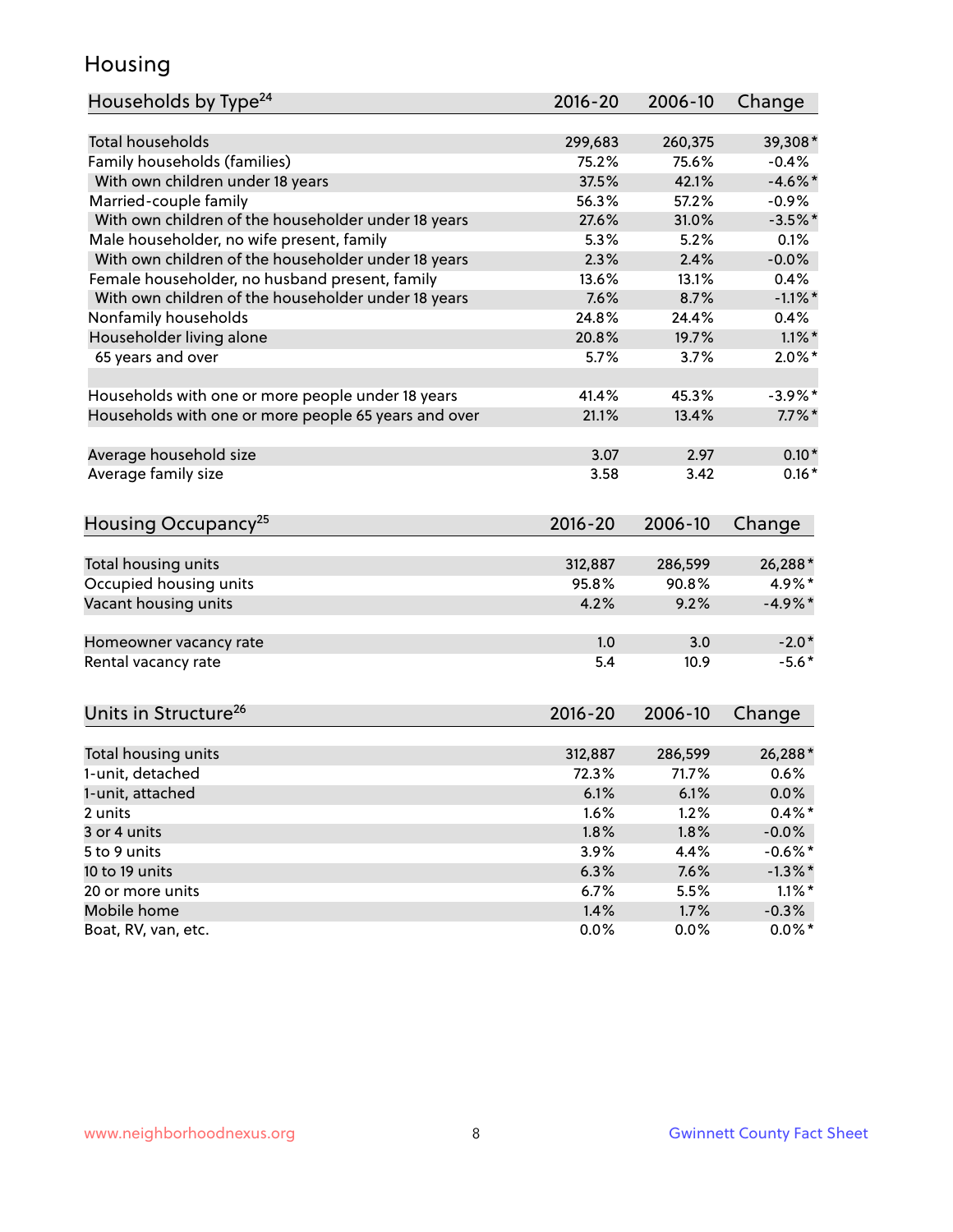# Housing, Continued...

| Year Structure Built <sup>27</sup>             | 2016-20     | 2006-10 | Change                |
|------------------------------------------------|-------------|---------|-----------------------|
| Total housing units                            | 312,887     | 286,599 | 26,288*               |
| Built 2014 or later                            | 4.5%        | (X)     | (X)                   |
| Built 2010 to 2013                             | 2.7%        | (X)     | (X)                   |
| Built 2000 to 2009                             | 25.8%       | 29.2%   | $-3.4\%$ *            |
| Built 1990 to 1999                             | 28.6%       | 29.5%   | $-0.9%$               |
| Built 1980 to 1989                             | 23.2%       | 24.0%   | $-0.8%$               |
| Built 1970 to 1979                             | 10.4%       | 11.9%   | $-1.5%$ *             |
| Built 1960 to 1969                             | 2.7%        | 3.0%    | $-0.4\%$ *            |
| Built 1950 to 1959                             | 1.3%        | 1.3%    | $-0.0%$               |
| Built 1940 to 1949                             | 0.4%        | 0.5%    | $-0.1%$               |
| Built 1939 or earlier                          | 0.5%        | 0.5%    | $-0.1%$               |
| Housing Tenure <sup>28</sup>                   | $2016 - 20$ | 2006-10 | Change                |
|                                                | 299,683     | 260,375 |                       |
| Occupied housing units<br>Owner-occupied       | 66.5%       | 72.1%   | 39,308*<br>$-5.7\%$ * |
| Renter-occupied                                | 33.5%       | 27.9%   | $5.7\%$ *             |
|                                                |             |         |                       |
| Average household size of owner-occupied unit  | 3.17        | 3.02    | $0.15*$               |
| Average household size of renter-occupied unit | 2.89        | 2.83    | $0.05*$               |
| Residence 1 Year Ago <sup>29</sup>             | $2016 - 20$ | 2006-10 | Change                |
|                                                |             |         |                       |
| Population 1 year and over                     | 916,573     | 765,737 | 150,836*              |
| Same house                                     | 88.1%       | 82.9%   | $5.2\%$ *             |
| Different house in the U.S.                    | 11.1%       | 16.3%   | $-5.2\%$ *            |
| Same county                                    | 5.7%        | 9.0%    | $-3.4\%$ *            |
| Different county                               | 5.5%        | 7.3%    | $-1.8\%$ *            |
| Same state                                     | 2.8%        | 3.9%    | $-1.0\%$ *            |
| Different state                                | 2.6%        | 3.5%    | $-0.8\%$ *            |
| Abroad                                         | 0.8%        | 0.8%    | 0.0%                  |
| Value of Housing Unit <sup>30</sup>            | $2016 - 20$ | 2006-10 | Change                |
| Owner-occupied units                           | 199,187     | 187,819 | $11,368*$             |
| Less than \$50,000                             | 2.4%        | 1.9%    | $0.5%$ *              |
| \$50,000 to \$99,999                           | 2.4%        | 3.0%    | $-0.7\%$ *            |
| \$100,000 to \$149,999                         | 9.7%        | 17.9%   | $-8.2\%$ *            |
| \$150,000 to \$199,999                         | 21.3%       | 30.2%   | $-8.9\%$ *            |
| \$200,000 to \$299,999                         | 35.0%       | 27.9%   | $7.1\%$ *             |
| \$300,000 to \$499,999                         | 23.2%       | 14.5%   | $8.8\%$ *             |
| \$500,000 to \$999,999                         | 5.1%        | 3.9%    | $1.2\%$ *             |
| \$1,000,000 or more                            | 0.9%        | 0.7%    | 0.2%                  |
| Median (dollars)                               | 235,700     | 194,200 | 41,500*               |
| Mortgage Status <sup>31</sup>                  | $2016 - 20$ | 2006-10 | Change                |
|                                                |             |         |                       |
| Owner-occupied units                           | 199,187     | 187,819 | 11,368*               |
| Housing units with a mortgage                  | 74.8%       | 85.5%   | $-10.7%$ *            |
| Housing units without a mortgage               | 25.2%       | 14.5%   | 10.7%*                |
|                                                |             |         |                       |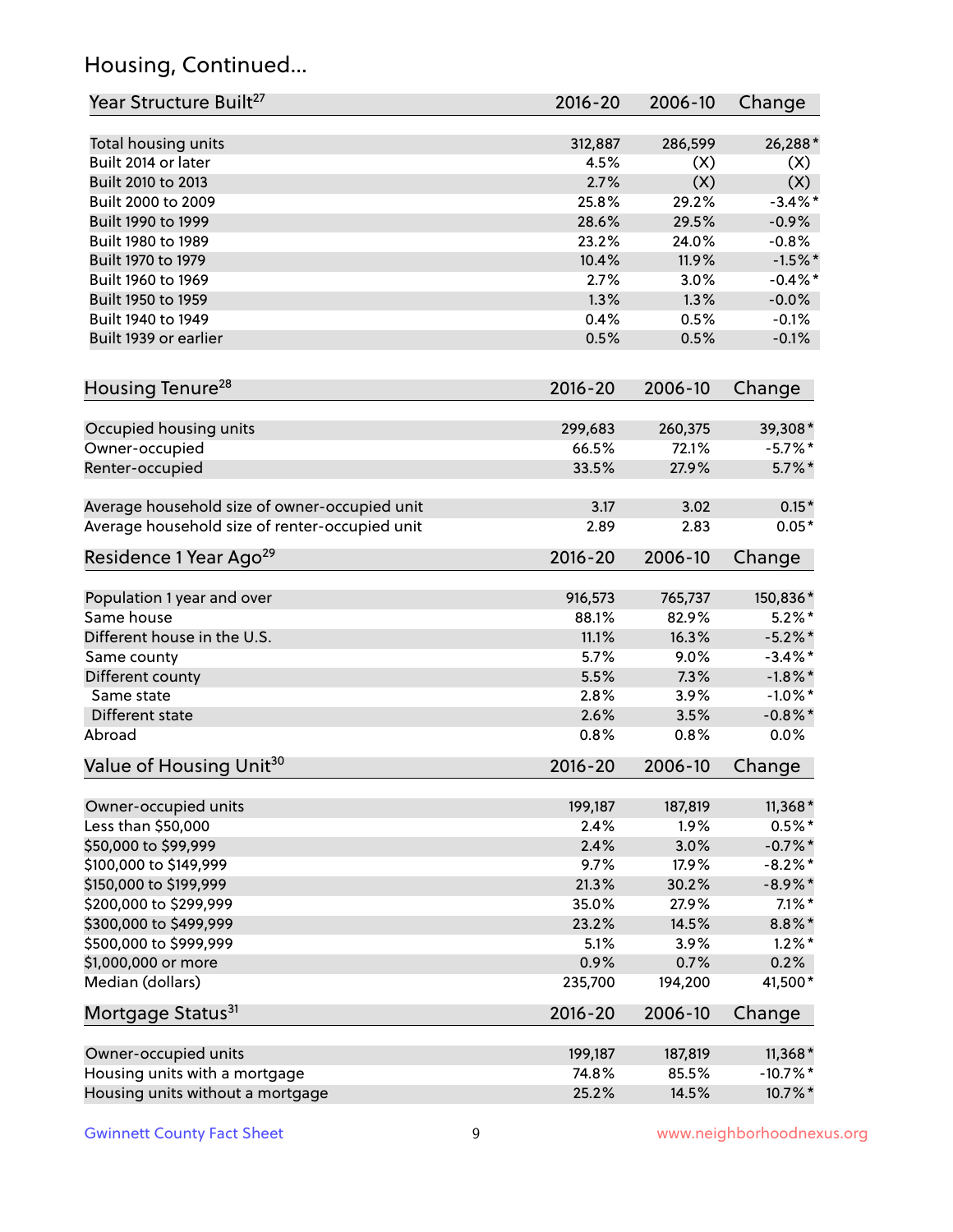# Housing, Continued...

| Selected Monthly Owner Costs <sup>32</sup>                                            | 2016-20     | 2006-10 | Change     |
|---------------------------------------------------------------------------------------|-------------|---------|------------|
| Housing units with a mortgage                                                         | 148,988     | 160,521 | $-11,533*$ |
| Less than \$300                                                                       | 0.1%        | 0.1%    | $-0.0%$    |
| \$300 to \$499                                                                        | 0.4%        | 0.5%    | $-0.1%$    |
| \$500 to \$999                                                                        | 8.9%        | 8.1%    | $0.9%$ *   |
| \$1,000 to \$1,499                                                                    | 32.6%       | 32.2%   | 0.4%       |
| \$1,500 to \$1,999                                                                    | 30.1%       | 31.9%   | $-1.9%$ *  |
| \$2,000 to \$2,999                                                                    | 21.8%       | 21.0%   | 0.8%       |
| \$3,000 or more                                                                       | 6.1%        | 6.2%    | $-0.1%$    |
| Median (dollars)                                                                      | 1,611       | 1,622   | $-11$      |
| Housing units without a mortgage                                                      | 50,199      | 27,298  | 22,901*    |
| Less than \$150                                                                       | 1.2%        | 1.0%    | 0.1%       |
| \$150 to \$249                                                                        | 5.2%        | 8.2%    | $-2.9\%$ * |
| \$250 to \$349                                                                        | 11.9%       | 19.1%   | $-7.2%$ *  |
| \$350 to \$499                                                                        | 28.7%       | 33.0%   | $-4.3\%$ * |
| \$500 to \$699                                                                        | 30.3%       | 23.3%   | $7.0\%$ *  |
| \$700 or more                                                                         | 22.8%       | 15.5%   | $7.3\%$ *  |
| Median (dollars)                                                                      | 518         | 446     | $72*$      |
| Selected Monthly Owner Costs as a Percentage of<br>Household Income <sup>33</sup>     | $2016 - 20$ | 2006-10 | Change     |
| Housing units with a mortgage (excluding units where<br>SMOCAPI cannot be computed)   | 147,830     | 159,672 | $-11,842*$ |
| Less than 20.0 percent                                                                | 47.9%       | 33.0%   | 14.9%*     |
| 20.0 to 24.9 percent                                                                  | 15.7%       | 15.7%   | $-0.0\%$   |
| 25.0 to 29.9 percent                                                                  | 9.7%        | 12.8%   | $-3.1\%$ * |
| 30.0 to 34.9 percent                                                                  | 5.6%        | 9.3%    | $-3.6\%$ * |
| 35.0 percent or more                                                                  | 21.0%       | 29.2%   | $-8.2\%$ * |
| Not computed                                                                          | 1,158       | 849     | 309*       |
| Housing unit without a mortgage (excluding units where<br>SMOCAPI cannot be computed) | 49,523      | 26,998  | 22,525*    |
| Less than 10.0 percent                                                                | 55.4%       | 47.3%   | $8.1\%$ *  |
| 10.0 to 14.9 percent                                                                  | 16.3%       | 19.9%   | $-3.6\%$ * |
| 15.0 to 19.9 percent                                                                  | 8.9%        | 9.6%    | $-0.7%$    |
| 20.0 to 24.9 percent                                                                  | 4.6%        | 6.7%    | $-2.0\%$ * |
| 25.0 to 29.9 percent                                                                  | 4.0%        | 4.2%    | $-0.3%$    |
| 30.0 to 34.9 percent                                                                  | 3.2%        | 2.5%    | 0.7%       |
| 35.0 percent or more                                                                  | 7.6%        | 9.7%    | $-2.2\%$ * |
| Not computed                                                                          | 676         | 300     | 376*       |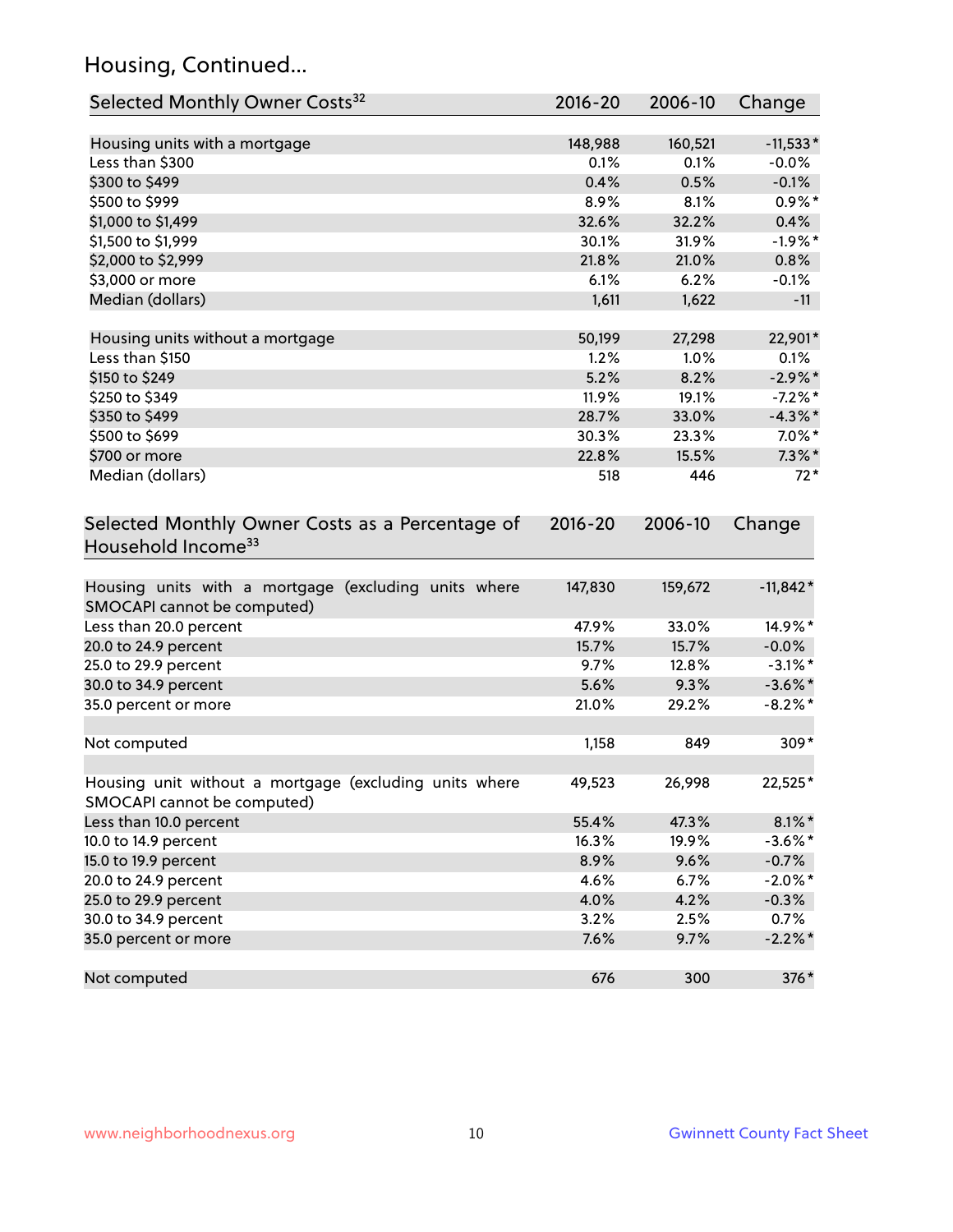# Housing, Continued...

| Gross Rent <sup>34</sup>                                                       | 2016-20     | 2006-10 | Change      |
|--------------------------------------------------------------------------------|-------------|---------|-------------|
|                                                                                |             |         |             |
| Occupied units paying rent                                                     | 98,425      | 70,763  | 27,662*     |
| Less than \$200                                                                | 0.1%        | 0.2%    | $-0.1%$     |
| \$200 to \$499                                                                 | 1.2%        | 2.4%    | $-1.2\%$ *  |
| \$500 to \$749                                                                 | 2.1%        | 15.5%   | $-13.3\%$ * |
| \$750 to \$999                                                                 | 12.0%       | 39.4%   | $-27.4\%$ * |
| \$1,000 to \$1,499                                                             | 52.7%       | 34.5%   | 18.2%*      |
| \$1,500 to \$1,999                                                             | 25.7%       | 6.7%    | 19.0%*      |
| \$2,000 or more                                                                | 6.1%        | 1.2%    | 4.8%*       |
| Median (dollars)                                                               | 1,331       | 954     | $377*$      |
| No rent paid                                                                   | 2,071       | 1,793   | 278         |
| Gross Rent as a Percentage of Household Income <sup>35</sup>                   | $2016 - 20$ | 2006-10 | Change      |
| Occupied units paying rent (excluding units where GRAPI<br>cannot be computed) | 96,162      | 69,553  | 26,609*     |
| Less than 15.0 percent                                                         | 9.9%        | 9.9%    | $-0.0%$     |
| 15.0 to 19.9 percent                                                           | 12.1%       | 12.3%   | $-0.3%$     |
| 20.0 to 24.9 percent                                                           | 13.0%       | 13.5%   | $-0.5%$     |
| 25.0 to 29.9 percent                                                           | 12.0%       | 13.5%   | $-1.5%$     |
| 30.0 to 34.9 percent                                                           | 9.2%        | 9.7%    | $-0.6%$     |
| 35.0 percent or more                                                           | 43.8%       | 41.0%   | $2.8\%$ *   |
| Not computed                                                                   | 4,334       | 3,003   | $1,331*$    |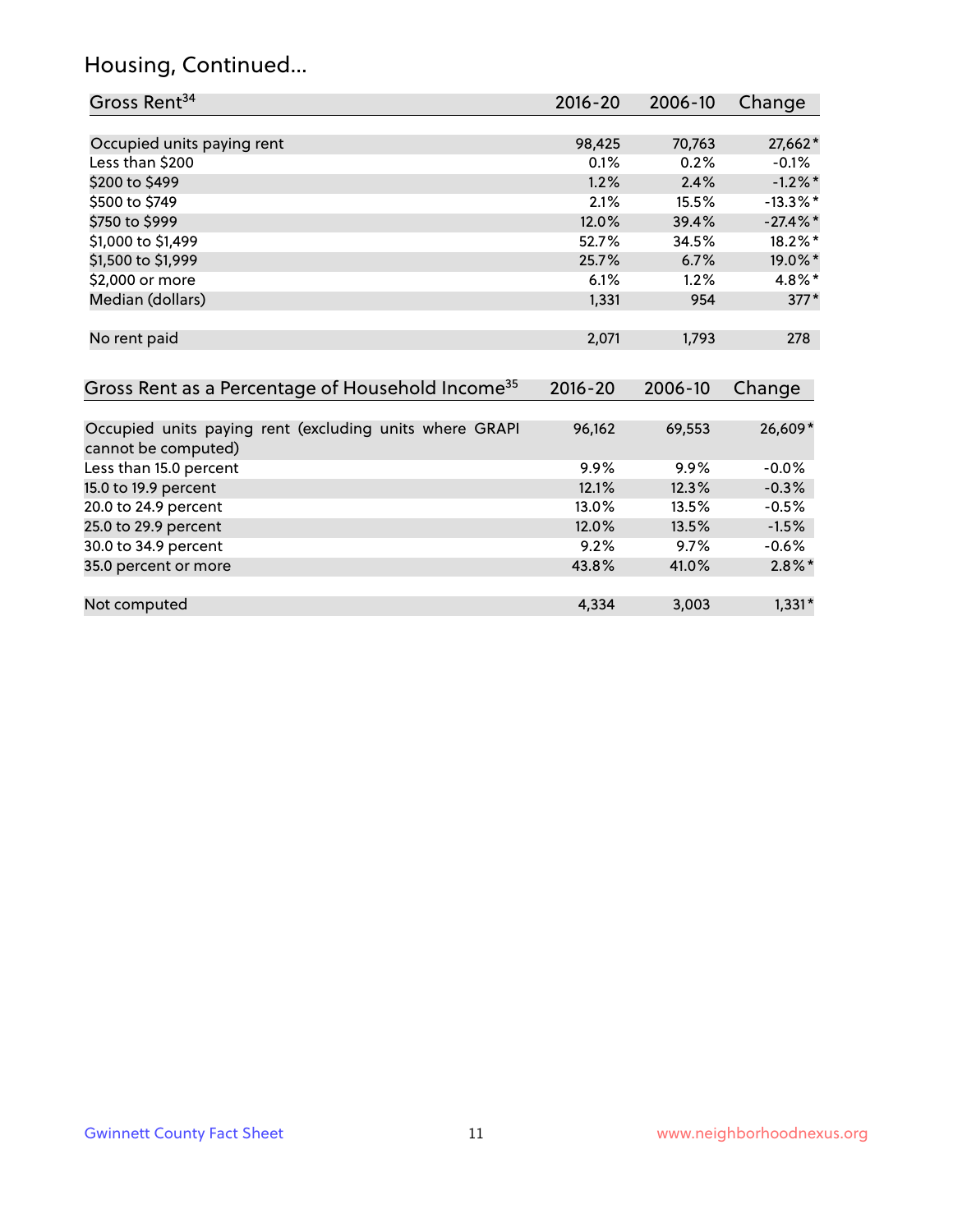# Community Involvement

| Voter Registration and Turnout <sup>36</sup> | 2020    |
|----------------------------------------------|---------|
|                                              |         |
| Active registered voters                     | 579.224 |
| Number voted in Presidential election        | 412,253 |
| Percent voted in Presidential election       | 71.2%   |

## Transportation

| Commuting to Work <sup>37</sup>           | 2016-20     | 2006-10 | Change     |
|-------------------------------------------|-------------|---------|------------|
|                                           |             |         |            |
| Workers 16 years and over                 | 448,279     | 376,381 | 71,898*    |
| Car, truck, or van - drove alone          | 76.8%       | 77.7%   | $-0.8%$ *  |
| Car, truck, or van - carpooled            | 11.2%       | 12.1%   | $-0.9%$ *  |
| Public transportation (excluding taxicab) | 0.8%        | 1.2%    | $-0.4\%$ * |
| Walked                                    | 0.8%        | 0.8%    | $-0.1%$    |
| Other means                               | 1.4%        | 2.8%    | $-1.4\%$ * |
| Worked at home                            | 8.9%        | 5.3%    | $3.6\%$ *  |
| Mean travel time to work (minutes)        | 34.2        | 32.5    | $1.7*$     |
| Vehicles Available <sup>38</sup>          | $2016 - 20$ | 2006-10 | Change     |
| Occupied housing units                    | 299,683     | 260,375 | 39,308*    |
| No vehicles available                     | 3.0%        | $2.8\%$ | 0.2%       |
| 1 vehicle available                       | 29.2%       | 29.7%   | $-0.5%$    |
| 2 vehicles available                      | 41.5%       | 45.1%   | $-3.5\%$ * |
| 3 or more vehicles available              | 26.2%       | 22.4%   | $3.8\%$ *  |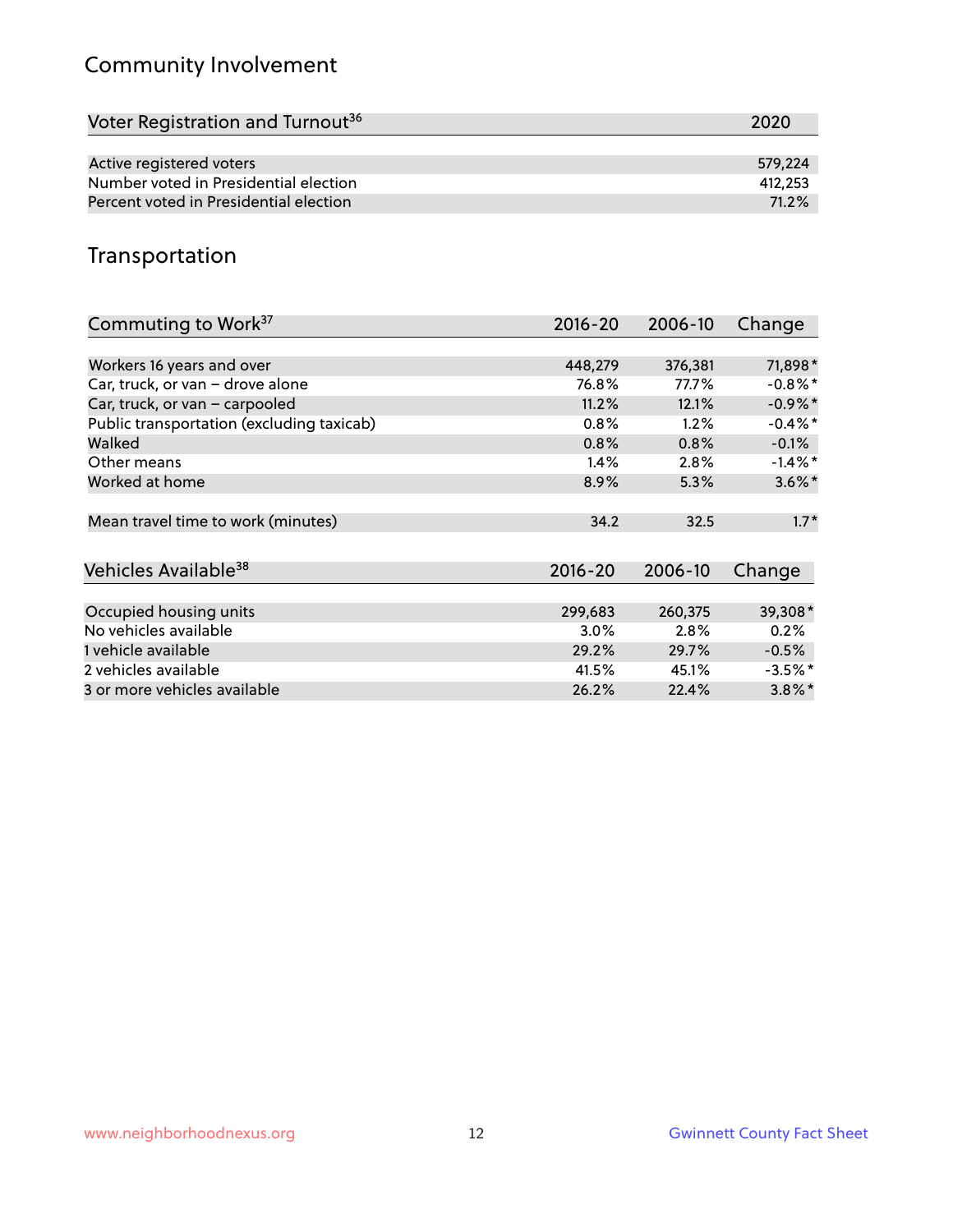#### Health

| Health Insurance coverage <sup>39</sup> | 2016-20 |
|-----------------------------------------|---------|
|-----------------------------------------|---------|

| Civilian Noninstitutionalized Population                | 921,563 |
|---------------------------------------------------------|---------|
| With health insurance coverage                          | 84.3%   |
| With private health insurance coverage                  | 67.2%   |
| With public health coverage                             | 24.1%   |
| No health insurance coverage                            | 15.7%   |
| Civilian Noninstitutionalized Population Under 19 years | 261,966 |
| No health insurance coverage                            | 10.1%   |
| Civilian Noninstitutionalized Population 19 to 64 years | 567,789 |
| In labor force:                                         | 455,511 |
| Employed:                                               | 437,910 |
| With health insurance coverage                          | 81.9%   |
| With private health insurance coverage                  | 55.2%   |
| With public coverage                                    | 4.6%    |
| No health insurance coverage                            | 18.1%   |
| Unemployed:                                             | 17,601  |
| With health insurance coverage                          | 67.0%   |
| With private health insurance coverage                  | 55.2%   |
| With public coverage                                    | 13.7%   |
| No health insurance coverage                            | 33.0%   |
| Not in labor force:                                     | 112,278 |
| With health insurance coverage                          | 71.9%   |
| With private health insurance coverage                  | 56.5%   |
| With public coverage                                    | 21.5%   |

| <b>Health Factors</b> | <b>Most Recent</b> |
|-----------------------|--------------------|
|                       |                    |

No health insurance coverage 28.1%

| Premature Death (YPLL before age 75 per 100,000 population, age-adjusted) <sup>40</sup> | 5,395.2 |
|-----------------------------------------------------------------------------------------|---------|
| Average number of Physically Unhealthy Days <sup>41</sup>                               | 3.9     |
| Average number of Mentally Unhealthy Days <sup>42</sup>                                 | 4.5     |
| Low Birthweight Births <sup>43</sup>                                                    | 9.1%    |
| Diabetes Prevalence <sup>44</sup>                                                       | 11.8%   |
| HIV Prevalence (per 100,000 population) <sup>45</sup>                                   | 401.3   |
| Rate, Deduplicated ER Visits for Asthma, Ages 0-17 <sup>46</sup>                        | 692.4   |